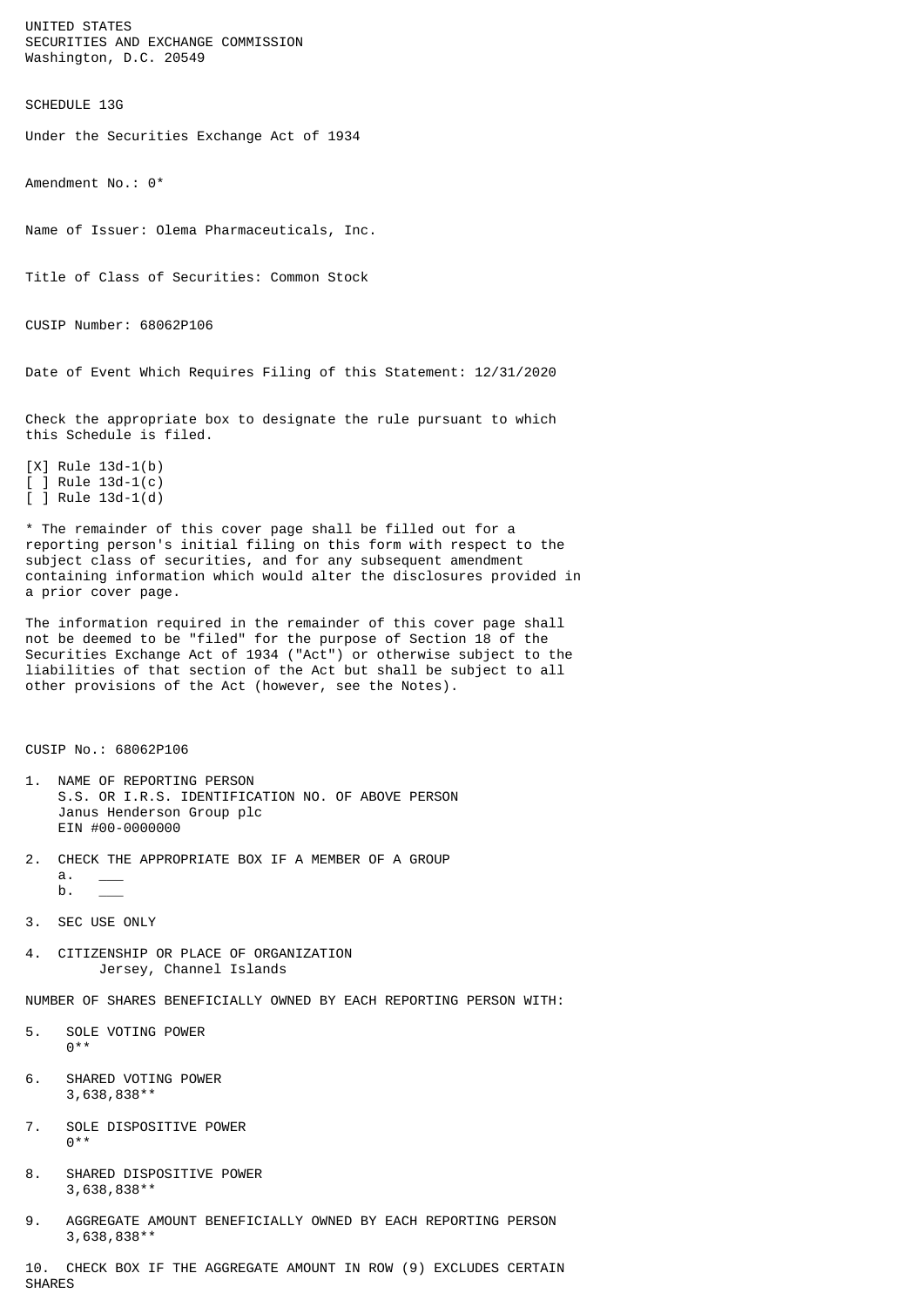Not applicable

```
11. PERCENT OF CLASS REPRESENTED BY AMOUNT IN ROW (9)
     9.1%**
12. TYPE OF REPORTING PERSON
     IA, HC
** See Item 4 of this filing
Item 1.
     (a). Name of Issuer: Olema Pharmaceuticals, Inc. ("Olema")
     (b). Address of Issuer's Principal Executive Offices:
          512 2nd Street, 4th Floor
          San Francisco, CA 94107
Item 2.
     (a).-(c). Name, Principal Business Address, and Citizenship of
   Persons Filing:
          (1) Janus Henderson Group plc
               201 Bishopsgate
               EC2M 3AE, United Kingdom
               Citizenship: Jersey, Channel Islands
     (d). Title of Class of Securities: Common Stock
```
(e). CUSIP Number: 68062P106

Item 3.

This statement is filed pursuant to Rule 13d-1 (b) or 13d-2(b) and the person filing, Janus Henderson Group plc ("Janus Henderson") is a parent holding company/control person in accordance with Section 240.13d-1(b)(ii)(G). See Item 4 for additional information.

Item 4. Ownership

The information in items 1 and 5 through 11 on the cover page(s) on Schedule 13G is hereby incorporated by reference.

Janus Henderson has an indirect 97% ownership stake in Intech Investment Management LLC ("Intech") and a 100% ownership stake in Janus Capital Management LLC ("JCM"), Perkins Investment Management LLC ("Perkins"), Henderson Global Investors Limited ("HGIL") and Janus Henderson Investors Australia Institutional Funds Management Limited ("JHIAIFML"), (each an "Asset Manager" and collectively as the "Asset Managers"). Due to the above ownership structure, holdings for the Asset Managers are aggregated for purposes of this filing. Each Asset Manager is an investment adviser registered or authorized in its relevant jurisdiction and each furnishing investment advice to various fund, individual and/or institutional clients (collectively referred to herein as "Managed Portfolios").

As a result of its role as investment adviser or sub-adviser to the Managed Portfolios, JCM may be deemed to be the beneficial owner of 3,638,838 shares or 9.1% of the shares outstanding of Olema Common Stock held by such Managed Portfolios. However, JCM does not have the right to receive any dividends from, or the proceeds from the sale of, the securities held in the Managed Portfolios and disclaims any ownership associated with such rights.

Item 5. Ownership of Five Percent or Less of a Class

Not applicable.

Item 6. Ownership of More than Five Percent on Behalf of Another Person

The Managed Portfolios, set forth in Item 4 above, have the right to receive all dividends from, and the proceeds from the sale of, the securities held in their respective accounts.

The interest of any one such person does not exceed 5% of the class of securities.

These shares were acquired in the ordinary course of business, and